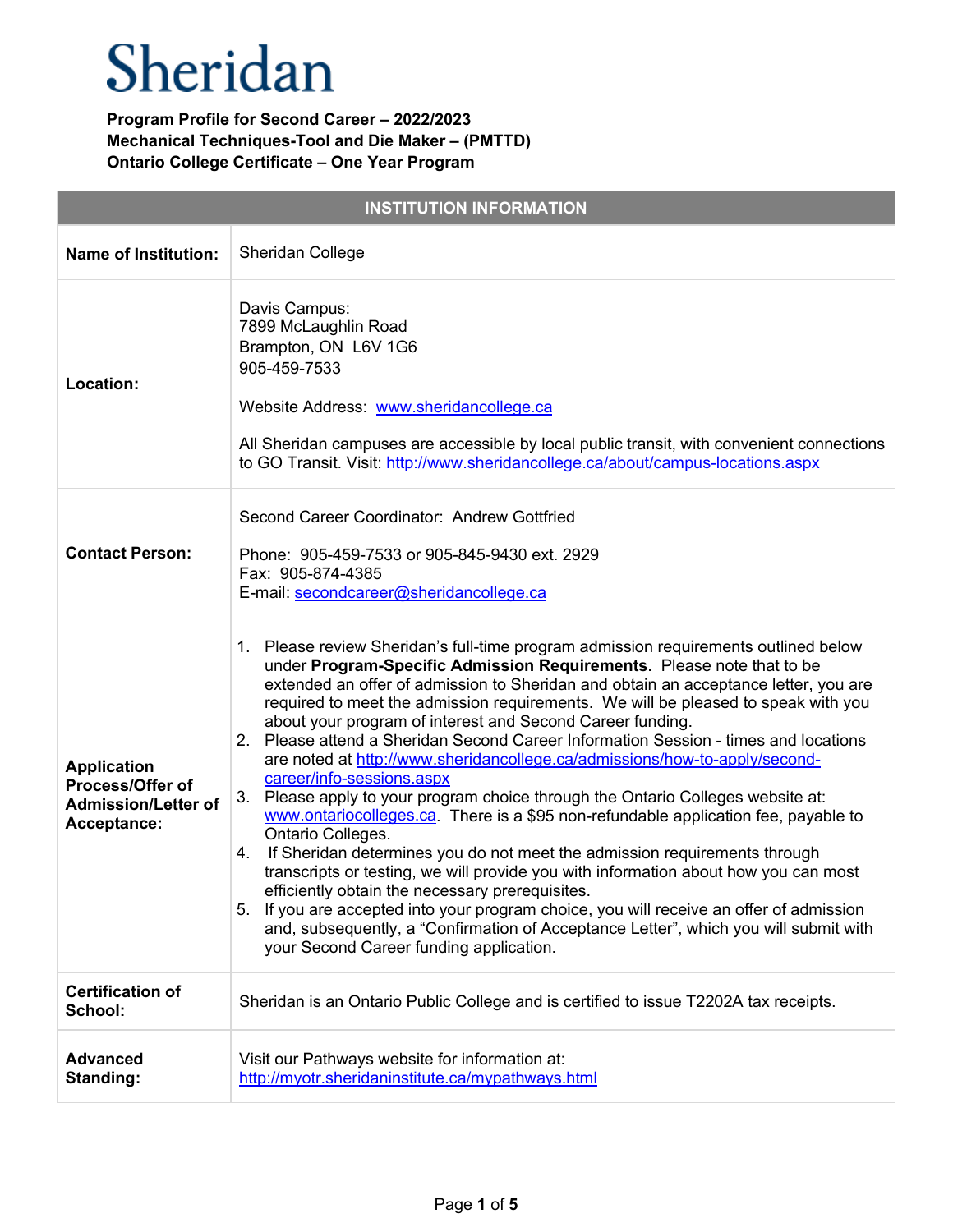| <b>PROGRAM INFORMATION</b>                                                                                  |                                                                                                                                                                                                                                                                                                                                                                                                                                                            |
|-------------------------------------------------------------------------------------------------------------|------------------------------------------------------------------------------------------------------------------------------------------------------------------------------------------------------------------------------------------------------------------------------------------------------------------------------------------------------------------------------------------------------------------------------------------------------------|
| Program Name/<br><b>Credential:</b>                                                                         | Mechanical Techniques-Tool and Die Maker<br><b>Ontario College Certificate</b>                                                                                                                                                                                                                                                                                                                                                                             |
| <b>Program-Specific</b><br><b>Admission</b><br><b>Requirements:</b>                                         | https://www.sheridancollege.ca/programs/mechanical-techniques-tool-and-die-<br>maker#tab=admission-requirements                                                                                                                                                                                                                                                                                                                                            |
| <b>Program Offered</b><br><b>SEPTEMBER 2022</b><br><b>Start/End dates by</b><br>semester                    | Sept. 6, 2022<br>Jan. 9, 2023<br>$\mathbf{1}$<br>$\overline{2}$<br>To<br>To<br>Dec. 16, 2022<br>Apr. 21, 2023                                                                                                                                                                                                                                                                                                                                              |
| <b>Program Offered</b><br><b>JANUARY 2023</b><br><b>Start/End dates by</b><br>semester                      | Jan. 9, 2023<br>May 8, 2023<br>$\overline{2}$<br>To<br>To<br>1<br>Aug. 18, 2023<br>Apr. 21, 2023                                                                                                                                                                                                                                                                                                                                                           |
| Program Length/<br><b>Hours/Weeks:</b>                                                                      | This is a 1 year full time program: 2 semesters of 15 weeks each with 1 reading (break)<br>week.<br>Hours per week: 19 (daytime hours between 8:00 a.m. and 6:00 p.m., Monday to Friday;<br>however, please note that in some cases courses may run until 10:00 p.m.)<br>Programs starting in September have a holiday break of approximately 3 weeks.<br>Students will be notified about their class schedule prior to the beginning of each<br>semester. |
| <b>Class Size:</b>                                                                                          | Approximately 35                                                                                                                                                                                                                                                                                                                                                                                                                                           |
| <b>Course Outline:</b>                                                                                      | https://www.sheridancollege.ca/programs/courses/course-outline-search                                                                                                                                                                                                                                                                                                                                                                                      |
| <b>Registration Fee:</b><br>(applicable at time<br>of publication -<br>subject to change<br>without notice) | The \$95 non-refundable application processing fee paid to Ontario Colleges covers<br>application processing for one application cycle.                                                                                                                                                                                                                                                                                                                    |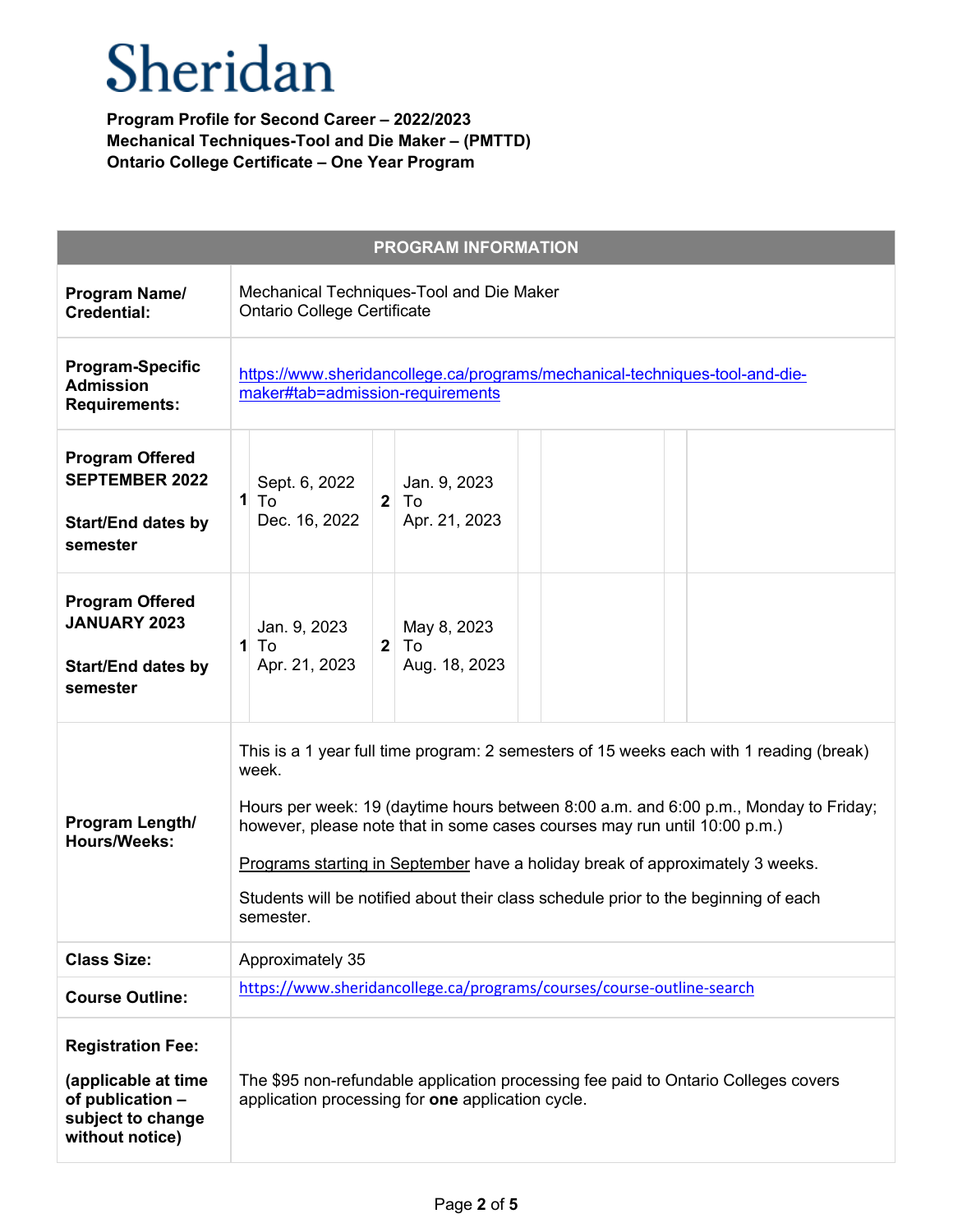| <b>PROGRAM INFORMATION</b>                                                                                |                                                                                                                                                                                                                                                                                                                                                                                                                                                                                                                                          |  |
|-----------------------------------------------------------------------------------------------------------|------------------------------------------------------------------------------------------------------------------------------------------------------------------------------------------------------------------------------------------------------------------------------------------------------------------------------------------------------------------------------------------------------------------------------------------------------------------------------------------------------------------------------------------|--|
| <b>Annual Tuition:</b><br>(applicable at time<br>of publication -<br>subject to change<br>without notice) | https://www.sheridancollege.ca/programs/mechanical-techniques-tool-and-die-<br>maker#tab=fees-and-financial-aid<br>Tuition fees are regulated by the Ministry of Advanced Education and Skills Development<br>and a change could be made by action of the Ontario Government.<br>As the Fee Guide is prepared in advance, Sheridan reserves the right to make changes<br>due to errors and omissions. Additional fees will apply for some programs with a modified<br>curriculum. All information provided is current as of publication. |  |
| Parking:<br>(applicable at time<br>of publication -<br>subject to change<br>without notice)               | https://epark.sheridancollege.ca/                                                                                                                                                                                                                                                                                                                                                                                                                                                                                                        |  |
| <b>Book Costs:</b><br>(applicable at time<br>of publication -<br>subject to change<br>without notice)     | Approximately \$630.00 per semester - 5% tax included                                                                                                                                                                                                                                                                                                                                                                                                                                                                                    |  |
| <b>Other Costs:</b>                                                                                       | <b>Mandatory Safety Footwear</b><br>Work boots with steel toe and sole (CSA Green Patch) - Approximately \$150<br><b>Mandatory Safety Glasses with clear lenses and side protection (CSA approved)</b><br>- Approximately \$15.00<br>Locker Fee - \$15 for one semester, \$25 for two semesters, and \$35 for one academic<br>year (September - August). All students must provide their own lock. Payment will be by<br>debit or credit card only.<br>Please note ALL COSTS are approximate and subject to change without notice.       |  |
| <b>Payment Policy for</b><br><b>Second Career:</b>                                                        | Please refer to your Fees Invoice for tuition deadlines as dates vary depending on when<br>you accept an offer.                                                                                                                                                                                                                                                                                                                                                                                                                          |  |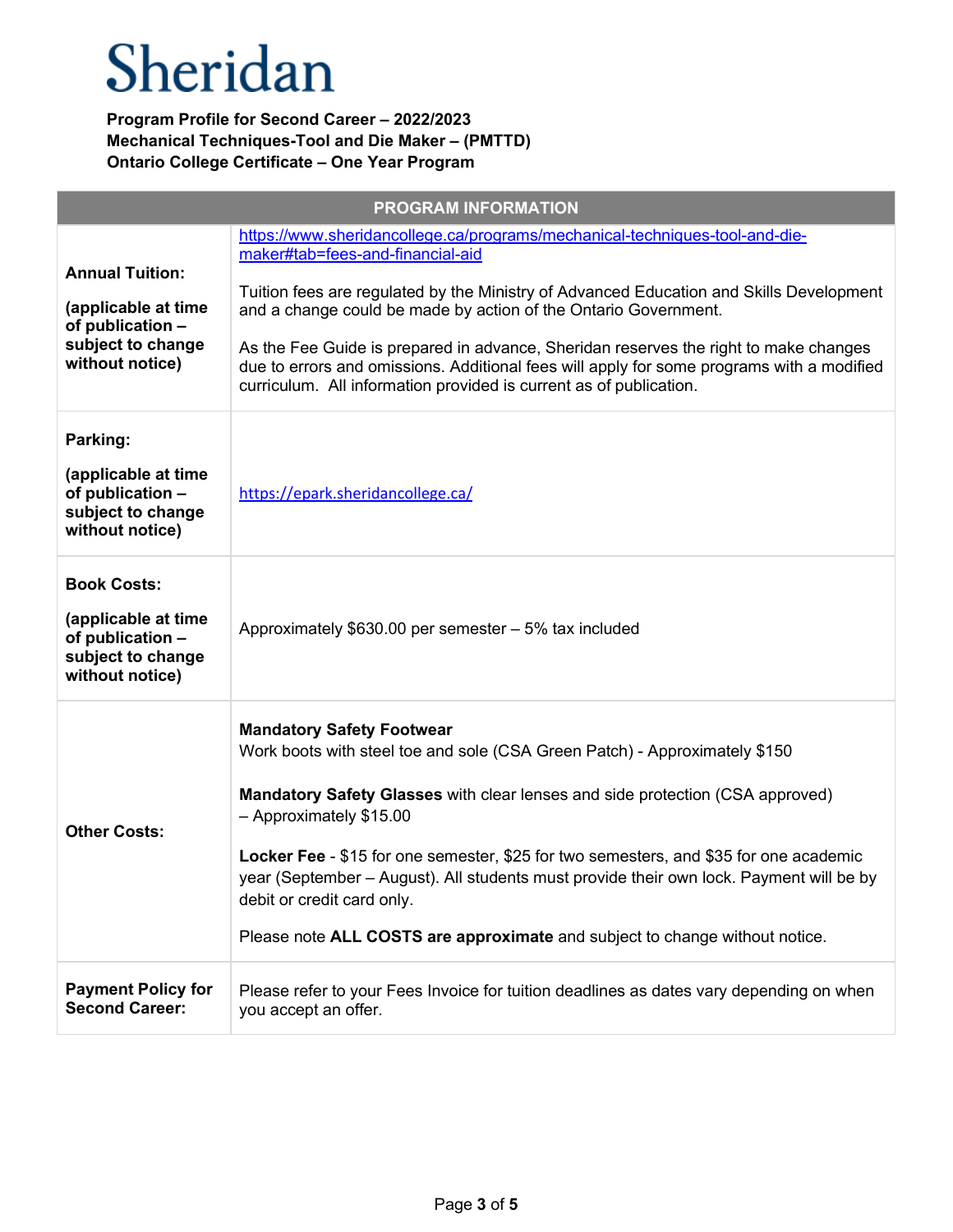| <b>PROGRAM INFORMATION</b>                                       |                                                                                                                                                                                                                                                                                                                                                                               |  |
|------------------------------------------------------------------|-------------------------------------------------------------------------------------------------------------------------------------------------------------------------------------------------------------------------------------------------------------------------------------------------------------------------------------------------------------------------------|--|
| <b>Withdrawal/Refund</b><br>Policy:                              | Students must officially withdraw from Sheridan post-secondary programs via the<br>"Application for Term or Complete Program Withdrawal" form by the 10 <sup>th</sup> day of<br>scheduled classes                                                                                                                                                                             |  |
|                                                                  | All fees are subject to a \$500 non-refundable registration charge, in accordance with<br>policy set by the Ministry of Advanced Education and Skills Development.                                                                                                                                                                                                            |  |
|                                                                  | Any refund, less the non-refundable registration charge, will be refunded to the student in<br>the form of a cheque. Students who pay for two or more terms in advance will receive a<br>full refund of second semester fees providing the withdrawal is received prior to the fee<br>payment deadline date of the subsequent term.                                           |  |
|                                                                  | Please note: As a Second Career-funded student, all refunds are to be returned to your<br>funder.                                                                                                                                                                                                                                                                             |  |
| <b>Your Second Career</b><br>and Career<br><b>Opportunities:</b> | https://www.sheridancollege.ca/programs/mechanical-techniques-tool-and-die-<br>maker#tab=careers                                                                                                                                                                                                                                                                              |  |
| <b>Method of</b><br>Instruction:                                 | Courses are instructor-led. Students will engage in a variety of applied learning and<br>experiential activities and will complete projects.                                                                                                                                                                                                                                  |  |
| <b>Equipment</b><br><b>Availability:</b>                         | Students will have access to computers in open access computer labs.                                                                                                                                                                                                                                                                                                          |  |
| <b>Instructor</b><br><b>Qualifications:</b>                      | Our faculty is hired based on a combination of industry experience and academic<br>qualifications. Most full-time faculty have relevant Master's degrees and/or professional<br>certifications where applicable.<br>Our faculty is provided with opportunities to engage in professional development to<br>ensure currency in their field and proficiency in teaching adults. |  |
|                                                                  |                                                                                                                                                                                                                                                                                                                                                                               |  |
| <b>Curriculum Design:</b>                                        | All programs are designed and kept up to date with input from Program Advisory<br>Committees which include representation from employers and industry organizations.<br>The Centre for Teaching and Learning at Sheridan oversees the design of new programs<br>and courses and maintains a schedule of program review to keep programs up to date.                           |  |
|                                                                  |                                                                                                                                                                                                                                                                                                                                                                               |  |